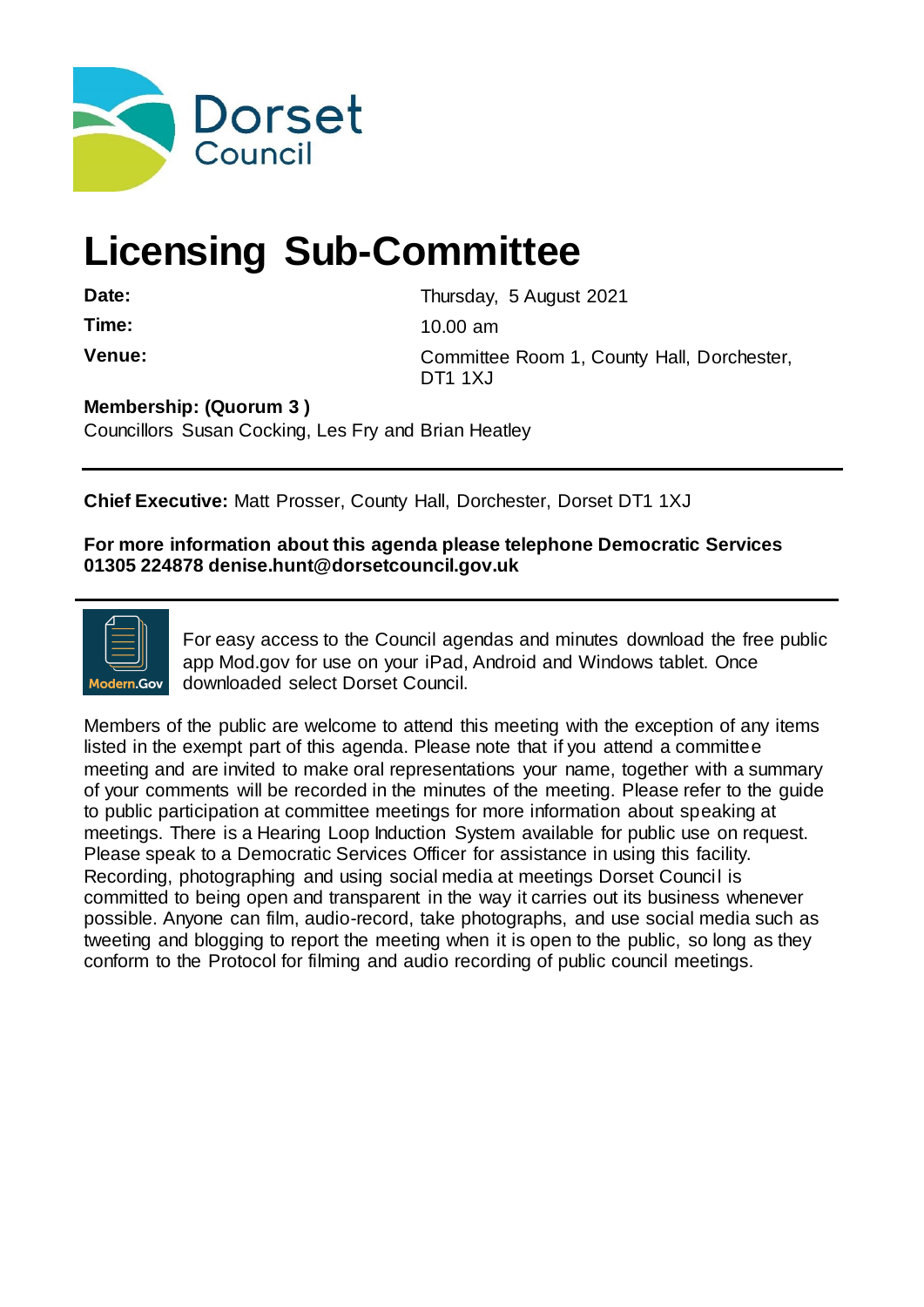## **A G E N D A**

**Page No.**

#### **1 ELECTION OF CHAIRMAN AND STATEMENT FOR THE PROCEDURE OF THE MEETING**

 $5 - 10$ 

To elect a Chairman for the meeting and the Chairman to present and explain the procedure for the meeting.

### **2 APOLOGIES**

To receive any apologies for absence.

### **3 DECLARATIONS OF INTEREST**

To disclose any pecuniary, other registrable or non-registrable interests as set out in the adopted Code of Conduct. In making their decision councillors are asked to state the agenda item, the nature of the interest and any action they propose to take as part of their declaration.

If required, further advice should be sought from the Monitoring Officer in advance of the meeting.

#### **4 URGENT ITEMS**

To consider any items of business which the Chairman has had prior notification and considers to be urgent pursuant to section 100B (4) b) of the Local Government Act 1972. The reason for the urgency shall be recorded in the minutes.

| <b>OBJECTIONS TO TEMPORARY EVENT NOTICES</b> | $11 - 28$ |
|----------------------------------------------|-----------|
|                                              |           |

To consider two Objection Notices to a Temporary Event Notices (TEN) served by Samuel Taylor for an event called Multiverse.

#### **6 APPLICATION TO VARY THE PREMISES LICENCE FOR THE CROWN HOTEL, MARNHULL** 29 - 48

An application has been made to vary the premises licence for the Crown Hotel in Marnhull. The application has been out to public consultation and has attracted a relevant representation. A Licensing Sub-Committee must consider the application and representations at a public hearing.